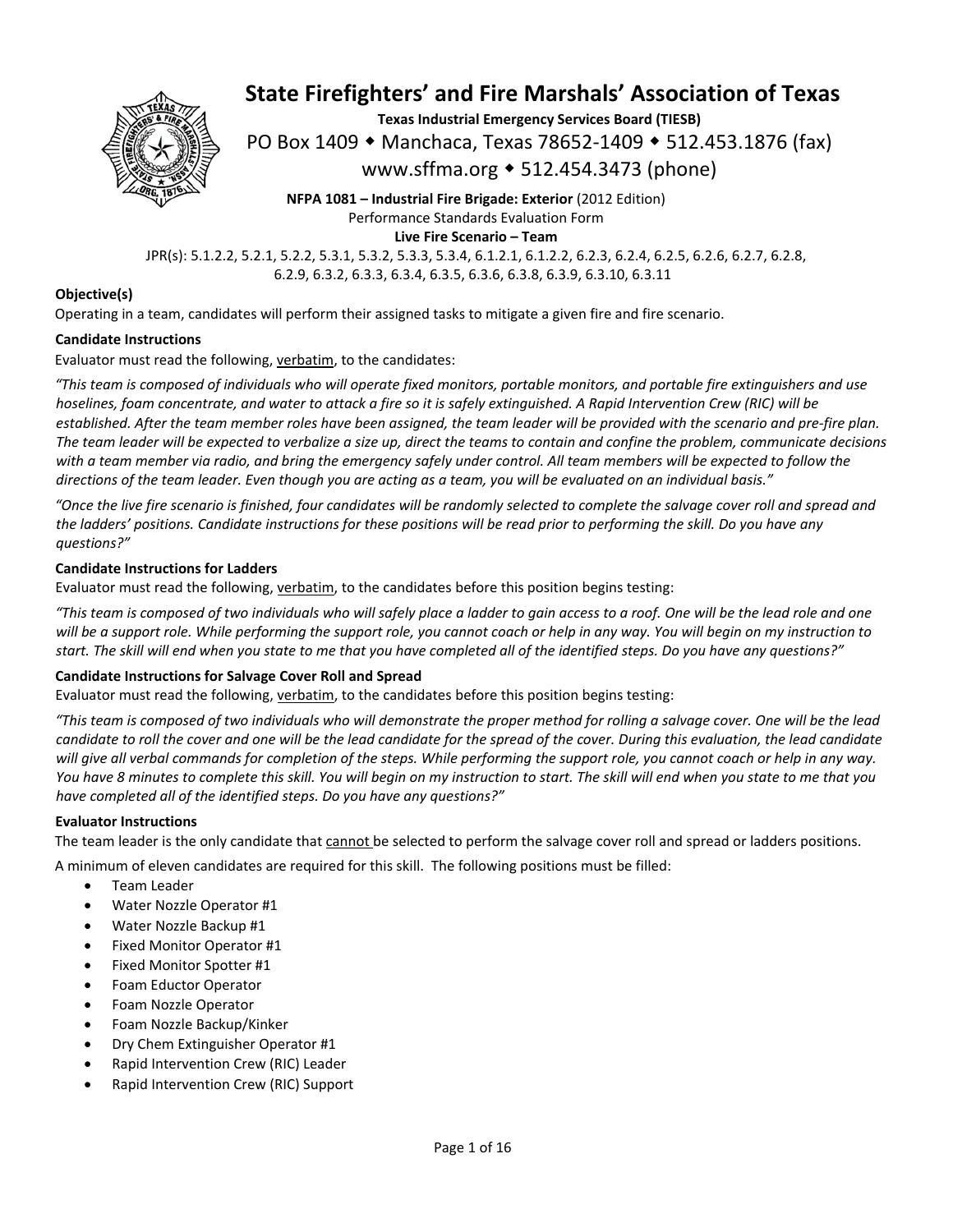

**Texas Industrial Emergency Services Board (TIESB)** 

PO Box 1409 ◆ Manchaca, Texas 78652-1409 ◆ 512.453.1876 (fax)

#### www.sffma.org 512.454.3473 (phone)

**NFPA 1081 – Industrial Fire Brigade: Exterior** (2012 Edition) Performance Standards Evaluation Form **Live Fire Scenario – Team** 

JPR(s): 5.1.2.2, 5.2.1, 5.2.2, 5.3.1, 5.3.2, 5.3.3, 5.3.4, 6.1.2.1, 6.1.2.2, 6.2.3, 6.2.4, 6.2.5, 6.2.6, 6.2.7, 6.2.8, 6.2.9, 6.3.2, 6.3.3, 6.3.4, 6.3.5, 6.3.6, 6.3.8, 6.3.9, 6.3.10, 6.3.11

If there are more than sixteen candidates in a class, the following additional positions can be added:

- Water Nozzle Operator #2
- Water Nozzle Backup #2
- Hose Handler/Kinker #2
- Fixed Monitor Operator #2
- Fixed Monitor Spotter #2
- Portable Monitor Operator #2
- Portable Monitor Spotter #2

**NOTE:** The maximum number of candidates allowed for this skill is twenty‐three.

After team member roles have been established, hand the team leader the scenario and pre‐fire plan (last two pages of this packet) for the incident.

At a minimum, the team leader and one other role must be provided a radio for communication purposes.

**NOTE:** Two rescue scenarios must be set up for this skills station. The initial search and rescue will be a rescue dummy with no respiratory protection. The second rescue will be conducted by the RIC using a rescue dummy with functioning or non‐functioning respiratory protection. The respiratory function of the second rescue must be determined by the evaluator before the skill begins.

This skill requires a minimum of two evaluators to monitor candidate progress. **The evaluators for the team scenario are responsible for observing the team members' use of the listed equipment to perform their individually assigned tasks.** Upon completion of the live fire scenario, four candidates will be randomly selected to complete the following positions: lead ladder, support ladder, lead cover roll, and lead cover spread. One evaluator is required to monitor salvage cover and spread, and one evaluator is to monitor ladders. This live fire scenario should be executed with the following three ignition sources: **two Liquefied Petroleum Gas (LPG) and one ignitable liquid fire**.

Read the Candidate Instructions verbatim to the candidate and give them an opportunity to ask questions prior to beginning the skill test. The candidate will not be allowed to view the skill sheet once testing begins. After the question opportunity, prepare your stopwatch and instruct the candidate to begin the skill. While the candidate is performing the skill test, observe whether they perform each of the line items and mark the skill sheet appropriately. All safety violations must be explicitly noted. (A safety violation would be a grossly negligent action, such as a candidate walking into a water stream.)

**NOTE:** Do not allow candidates to lay out equipment ahead of time.

While a candidate is performing the support role, they cannot coach or help the other candidate in any way; they are there only to follow directions.

#### **Grading Instructions**

When filling out forms, be sure to use candidates' first and last names. In order for a candidate to receive credit for a line item, you must correctly circle the appropriate grade/points for each line item on the skill sheet. Earned scores for all line items are either full credit or zero credit; no partial credit is allowed. Note the candidate's status under Initial Test Notes and give it to the lead instructor.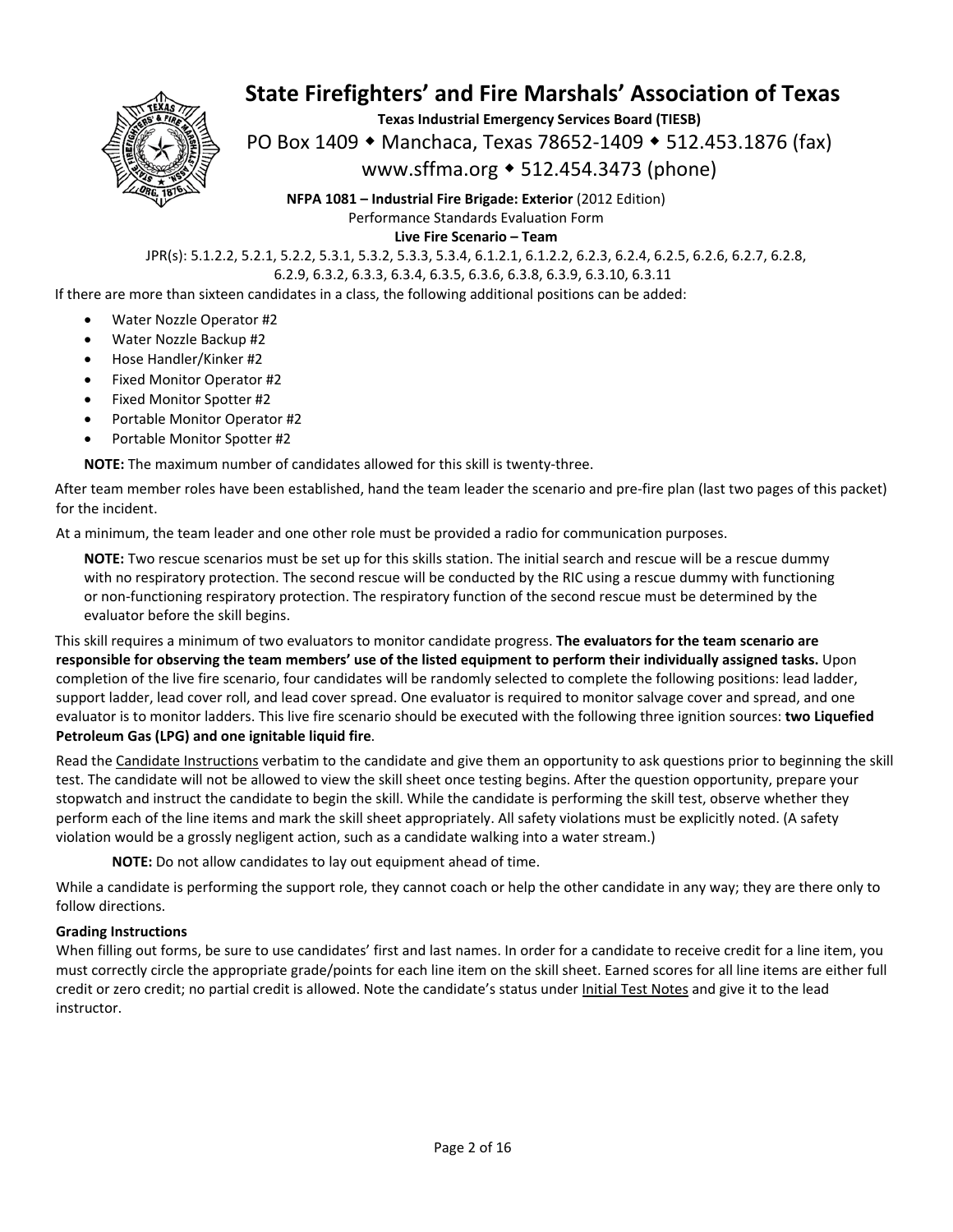

**Texas Industrial Emergency Services Board (TIESB)**  PO Box 1409 ◆ Manchaca, Texas 78652-1409 ◆ 512.453.1876 (fax)

www.sffma.org 512.454.3473 (phone)

**NFPA 1081 – Industrial Fire Brigade: Exterior** (2012 Edition) Performance Standards Evaluation Form **Live Fire Scenario – Team** 

JPR(s): 5.1.2.2, 5.2.1, 5.2.2, 5.3.1, 5.3.2, 5.3.3, 5.3.4, 6.1.2.1, 6.1.2.2, 6.2.3, 6.2.4, 6.2.5, 6.2.6, 6.2.7, 6.2.8, 6.2.9, 6.3.2, 6.3.3, 6.3.4, 6.3.5, 6.3.6, 6.3.8, 6.3.9, 6.3.10, 6.3.11

#### **Failure/Remediation**

Even though this is a team exercise, candidates are evaluated individually. If a candidate fails their assigned task, you will announce that the team failed and will have to retest. You should talk to each team member privately, so as not to point out which candidate(s) failed. As in individual skills testing the lead instructor will need to remediate the candidate and have them sign the Retest Information Statement on the skill sheet prior to retesting. Allow the candidate time to practice before retesting. Failed skills must be fully documented in the Notes sections of the skill sheet. All safety violations must be explicitly noted. (A safety violation would be a grossly negligent action, such as a candidate walking into a water stream.)

For the retest, all candidates remain in their original roles/stations; however, only the candidate(s) who failed the first time is evaluated during the retest. If a candidate fails the retest, they have failed the team skill. A candidate who is retesting must be tested in their original position with their original partner.

**NOTE:** If a candidate fails either the salvage cover or ladders portions, only those positions will need to be retested. The entire live fire scenario team does not need to retest.

#### **Preparation and Equipment**

- Portable radios
- Scenario
- Prefire plan
- Portable master streams device with nozzles
- Fire hose at prestaged locations, as follows: 300 feet (91.44 meters [m]) of 2½‐inch (65 millimeter [mm]) hose
- Fixed master streams: 2 each with 350 gallons per minute (gpm) (1,324.89 liters per minute [lpm]) nozzles
- Fire extinguishers:
	- o 3 each, 30 pounds (lb.) (13.61 kilograms [kg]) dry chemicals
	- o 3 each, 20 lb. (9.07 kg) dry chemicals
- Nozzles:
	- o Foam nozzle (e.g., JS‐10)
	- o Combination nozzle
	- o Bypass eductors
	- o In‐line eductors
	- o Self‐educting master stream nozzle
- Gated wyes
- Spanner wrenches
- Foam bucket wrench
- Fire hose at prestaged locations as follows:
	- o 150 feet (45.72 m) of 2½‐inch (65 mm) hose
	- o 600 feet (182.88 m) of 1½‐inch (38 mm) hose
- Foam: max of 10 gallons (37.85 liters) in 5‐gallon (18.93‐liter) buckets
- Simulated victim with Self‐Contained Breathing Apparatus (SCBA) (e.g., hose dummy with SCBA)
- Breathing apparatus (for RIC team only)
	- o One for each team member with refill ability at the location
	- o RIC pack is required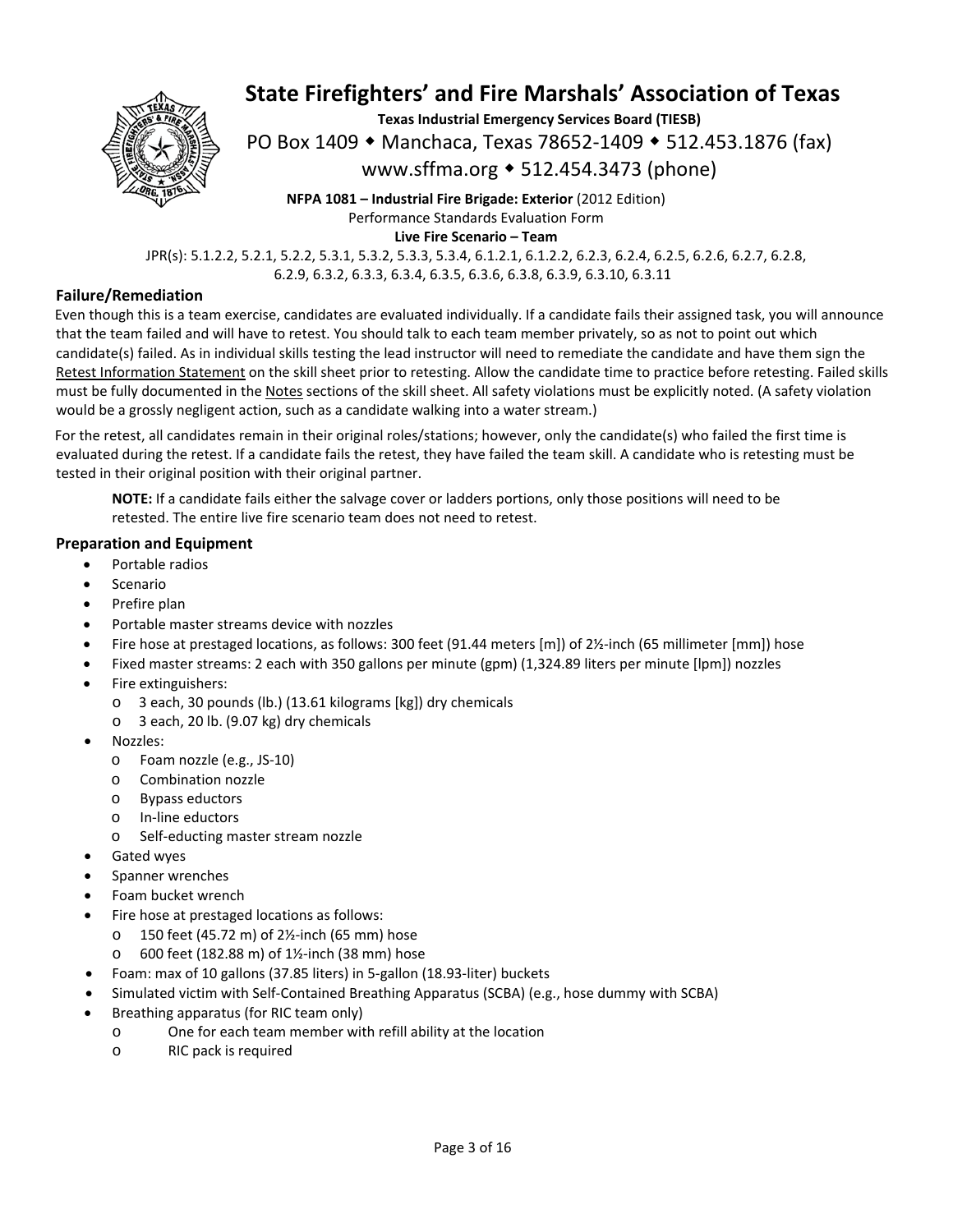

**Texas Industrial Emergency Services Board (TIESB)** 

PO Box 1409 • Manchaca, Texas 78652-1409 • 512.453.1876 (fax)

www.sffma.org 512.454.3473 (phone)

**NFPA 1081 – Industrial Fire Brigade: Exterior** (2012 Edition) Performance Standards Evaluation Form

**Live Fire Scenario – Team** 

JPR(s): 5.1.2.2, 5.2.1, 5.2.2, 5.3.1, 5.3.2, 5.3.3, 5.3.4, 6.1.2.1, 6.1.2.2, 6.2.3, 6.2.4, 6.2.5, 6.2.6, 6.2.7, 6.2.8, 6.2.9, 6.3.2, 6.3.3, 6.3.4, 6.3.5, 6.3.6, 6.3.8, 6.3.9, 6.3.10, 6.3.11

| Evaluation Location:   |                               | Date: |  |
|------------------------|-------------------------------|-------|--|
| Evaluator 1 Name:      | Retest Evaluator 1 Name:      |       |  |
| Evaluator 1 Signature: | Retest Evaluator 1 Signature: |       |  |
| Evaluator 2 Name:      | Retest Evaluator 2 Name:      |       |  |
| Evaluator 2 Signature: | Retest Evaluator 2 Signature: |       |  |

Evaluators may not evaluate a skill if a conflict of interest exists. A conflict may be defined as an interest that affects, or appears likely to affect the judgment or conduct of an individual associated with the skills testing process. An evaluator may not participate in the skills testing process for an immediate family member, classmate, or if he/she was the class instructor for the skill.

| Team Leader:                                                                                          |                               | Initial Test |      | Retest |          |
|-------------------------------------------------------------------------------------------------------|-------------------------------|--------------|------|--------|----------|
| Verbalizes size up; indicates class of fire (Class A, B, or C) and type (spill or pressure)           |                               | Pass         | Fail | Pass   | Fail     |
| Verbalizes how to properly gain access to the incident and geographical area                          |                               | 1            | 0    |        | $\Omega$ |
| Chooses and verbalizes appropriate size and length of hose, type of foam, and percentage (using no    |                               |              |      |        |          |
| more than 10 gallons [37.85 liters] of foam concentrate)                                              |                               | Pass         | Fail | Pass   | Fail     |
| Chooses appropriate direction of attack                                                               |                               | Pass         | Fail | Pass   | Fail     |
| Verbalizes scene lighting is adequate                                                                 |                               | 1            | 0    |        | $\Omega$ |
| Addresses how mutual aid would be handled                                                             |                               | 1            | 0    |        | $\Omega$ |
| Uses effective communication to guide team                                                            |                               | 1            | 0    | 1      | $\Omega$ |
| Utilizes prefire plan to locate hazards and secure utilities                                          |                               | 1            | 0    |        | $\Omega$ |
| Directs team to control and capture fire                                                              |                               | 1            | 0    |        | $\Omega$ |
| Performs search and rescue operations with teammate                                                   | Circle if Not Applicable: N/A | Pass         | Fail | Pass   | Fail     |
| Overhauls fire area and exits hazardous area safely                                                   |                               |              | 0    |        | $\Omega$ |
| Opens/Closes water supply properly                                                                    | Circle if Not Applicable: N/A | Pass         | Fail | Pass   | Fail     |
| Properly utilizes radio during the incident                                                           |                               | 1            | 0    |        | $\Omega$ |
| Performs skill safely and effectively                                                                 |                               | Pass         | Fail | Pass   | Fail     |
| Total Points Received (total points available = 8)                                                    |                               |              | pts  |        | pts      |
| Overall Performance Rating: (Pass = Must correctly perform all Pass/Fail items and receive at least 6 |                               |              |      |        |          |
| points)                                                                                               |                               | Pass         | Fail | Pass   | Fail     |

Notes:

I understand the remediation policy and have received sufficient retraining.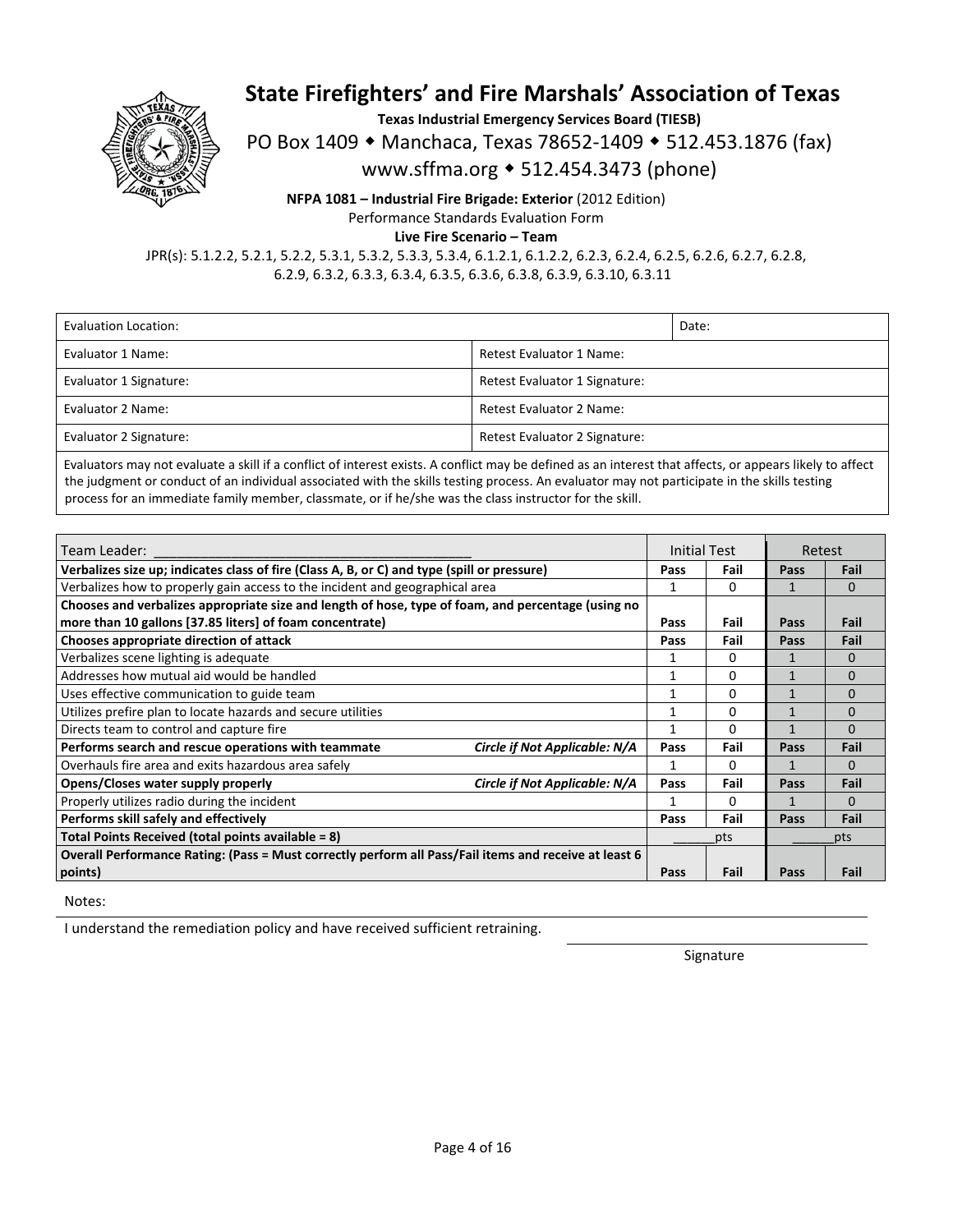

**Texas Industrial Emergency Services Board (TIESB)** 

PO Box 1409 • Manchaca, Texas 78652-1409 • 512.453.1876 (fax)

www.sffma.org 512.454.3473 (phone)

**NFPA 1081 – Industrial Fire Brigade: Exterior** (2012 Edition) Performance Standards Evaluation Form **Live Fire Scenario – Team** 

JPR(s): 5.1.2.2, 5.2.1, 5.2.2, 5.3.1, 5.3.2, 5.3.3, 5.3.4, 6.1.2.1, 6.1.2.2, 6.2.3, 6.2.4, 6.2.5, 6.2.6, 6.2.7, 6.2.8, 6.2.9, 6.3.2, 6.3.3, 6.3.4, 6.3.5, 6.3.6, 6.3.8, 6.3.9, 6.3.10, 6.3.11

| Water Nozzle Operator #1:                                                       |                               | <b>Initial Test</b> |      | Retest |      |
|---------------------------------------------------------------------------------|-------------------------------|---------------------|------|--------|------|
| Responds adequately to commands from leader                                     |                               | Pass                | Fail | Pass   | Fail |
| Is in place before charging hose                                                |                               | Pass                | Fail | Pass   | Fail |
| Directs stream, controls fire, and cools area effectively                       |                               | Pass                | Fail | Pass   | Fail |
| Performs search and rescue operations with teammate                             | Circle if Not Applicable: N/A | Pass                | Fail | Pass   | Fail |
| Overhauls fire area and exits hazardous area safely                             |                               | Pass                | Fail | Pass   | Fail |
| Opens/Closes water supply properly                                              | Circle if Not Applicable: N/A | Pass                | Fail | Pass   | Fail |
| Performs skill safely and effectively                                           |                               | Pass                | Fail | Pass   | Fail |
| Overall Performance Rating: (Pass = Must correctly perform all Pass/Fail items) |                               | Pass                | Fail | Pass   | Fail |

Notes:

I understand the remediation policy and have received sufficient retraining.

|                                                                                 |                               |                     | Signature |        |      |
|---------------------------------------------------------------------------------|-------------------------------|---------------------|-----------|--------|------|
| Water Nozzle Backup #1:                                                         |                               | <b>Initial Test</b> |           | Retest |      |
| Responds adequately to commands from leader                                     |                               | Pass                | Fail      | Pass   | Fail |
| Coordinates actions to move and deploys line effectively                        |                               | Pass                | Fail      | Pass   | Fail |
| Performs search and rescue operations with teammate                             | Circle if Not Applicable: N/A | Pass                | Fail      | Pass   | Fail |
| Overhauls fire area and exits hazardous area safely                             |                               | Pass                | Fail      | Pass   | Fail |
| Opens/Closes water supply properly                                              | Circle if Not Applicable: N/A | Pass                | Fail      | Pass   | Fail |
| Performs skill safely and effectively                                           |                               | Pass                | Fail      | Pass   | Fail |
| Overall Performance Rating: (Pass = Must correctly perform all Pass/Fail items) |                               | Pass                | Fail      | Pass   | Fail |

Notes:

I understand the remediation policy and have received sufficient retraining.

|                                                                                 |                               | Signature           |      |        |      |
|---------------------------------------------------------------------------------|-------------------------------|---------------------|------|--------|------|
| Hose Handler/Kinker #1 (Optional):                                              |                               | <b>Initial Test</b> |      | Retest |      |
| Responds adequately to commands from leader                                     |                               | Pass                | Fail | Pass   | Fail |
| Moves hose effectively, watches for kinks, and eliminates kinks as needed       |                               | Pass                | Fail | Pass   | Fail |
| Performs search and rescue operations with teammate                             | Circle if Not Applicable: N/A | Pass                | Fail | Pass   | Fail |
| Overhauls fire area and exits hazardous area safely                             |                               | Pass                | Fail | Pass   | Fail |
| Opens/Closes water supply properly                                              | Circle if Not Applicable: N/A | Pass                | Fail | Pass   | Fail |
| Performs skill safely and effectively                                           |                               | Pass                | Fail | Pass   | Fail |
| Overall Performance Rating: (Pass = Must correctly perform all Pass/Fail items) |                               | Pass                | Fail | Pass   | Fail |

Notes:

I understand the remediation policy and have received sufficient retraining.

Signature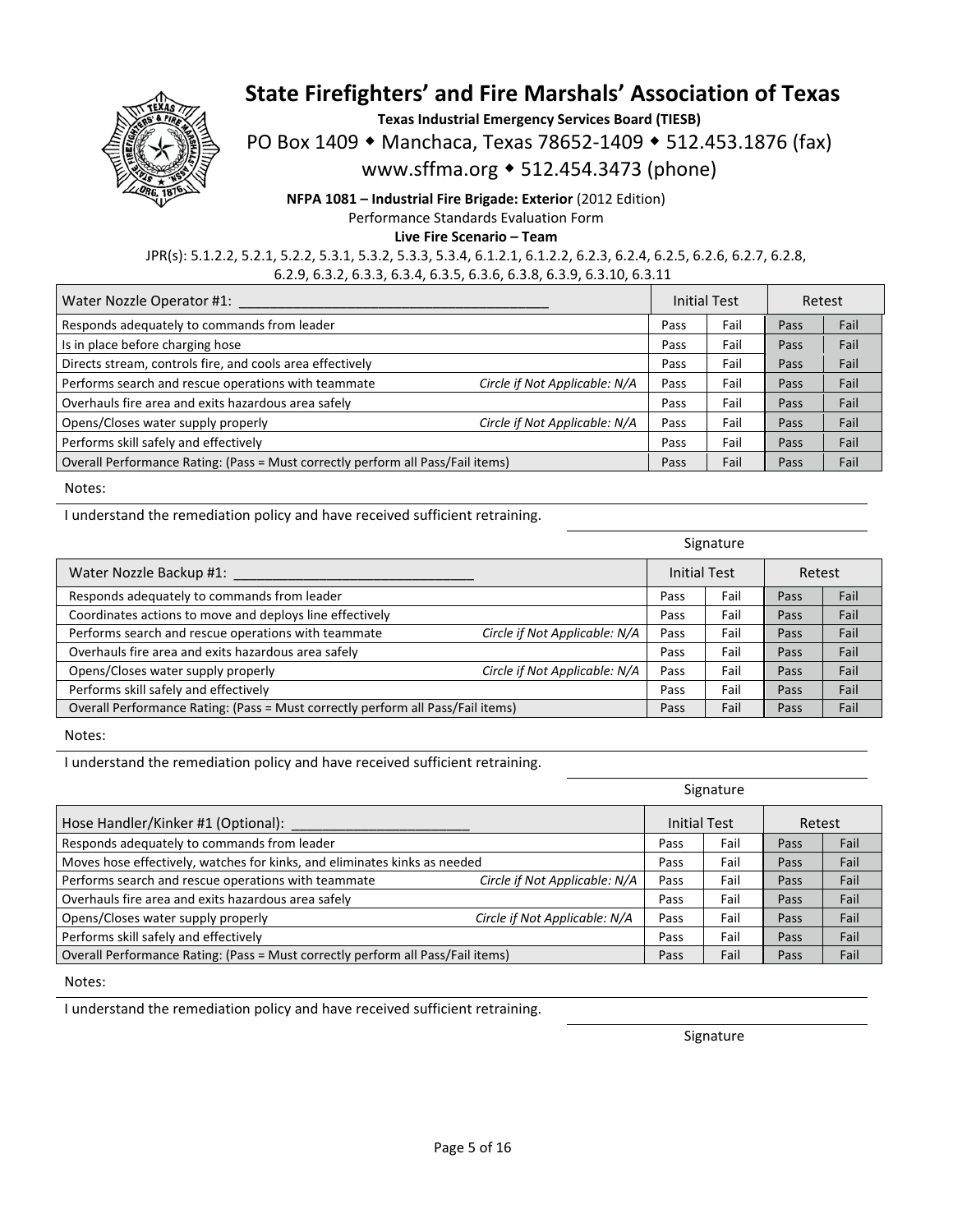

**Texas Industrial Emergency Services Board (TIESB)** 

PO Box 1409 • Manchaca, Texas 78652-1409 • 512.453.1876 (fax)

www.sffma.org 512.454.3473 (phone)

**NFPA 1081 – Industrial Fire Brigade: Exterior** (2012 Edition) Performance Standards Evaluation Form **Live Fire Scenario – Team** 

JPR(s): 5.1.2.2, 5.2.1, 5.2.2, 5.3.1, 5.3.2, 5.3.3, 5.3.4, 6.1.2.1, 6.1.2.2, 6.2.3, 6.2.4, 6.2.5, 6.2.6, 6.2.7, 6.2.8, 6.2.9, 6.3.2, 6.3.3, 6.3.4, 6.3.5, 6.3.6, 6.3.8, 6.3.9, 6.3.10, 6.3.11

| Fixed Monitor Operator #1:                                                      |                               | <b>Initial Test</b> |      | Retest |      |
|---------------------------------------------------------------------------------|-------------------------------|---------------------|------|--------|------|
| Points nozzle skyward when opening monitors for life safety of personnel        |                               | Pass                | Fail | Pass   | Fail |
| Keeps attention on spotter for hand signals to adjust stream                    |                               | Pass                | Fail | Pass   | Fail |
| Directs stream, controls fire, and cools area effectively                       |                               | Pass                | Fail | Pass   | Fail |
| Performs search and rescue operations with team mate                            | Circle if Not Applicable: N/A | Pass                | Fail | Pass   | Fail |
| Opens/Closes water supply properly                                              | Circle if Not Applicable: N/A | Pass                | Fail | Pass   | Fail |
| Performs skill safely and effectively                                           |                               | Pass                | Fail | Pass   | Fail |
| Overall Performance Rating: (Pass = Must correctly perform all Pass/Fail items) |                               | Pass                | Fail | Pass   | Fail |

Notes:

I understand the remediation policy and have received sufficient retraining.

| Fixed Monitor Spotter #1:                                                                     |                               | <b>Initial Test</b> |      | Retest |      |
|-----------------------------------------------------------------------------------------------|-------------------------------|---------------------|------|--------|------|
| Uses hand signals to communicate directions to the operator                                   |                               | Pass                | Fail | Pass   | Fail |
| Keeps attention on where the water stream is directed                                         |                               | Pass                | Fail | Pass   | Fail |
| Positions himself/herself in different locations to gain the best view of the situation       |                               | Pass                | Fail | Pass   | Fail |
| Communicates to the operator to ensure proper cooling occurs and hidden fires are exposed and |                               |                     |      |        |      |
| extinguished                                                                                  |                               | Pass                | Fail | Pass   | Fail |
| Performs search and rescue operations with teammate                                           | Circle if Not Applicable: N/A | Pass                | Fail | Pass   | Fail |
| Opens/Closes water supply properly                                                            | Circle if Not Applicable: N/A | Pass                | Fail | Pass   | Fail |
| Performs skill safely and effectively                                                         |                               | Pass                | Fail | Pass   | Fail |
| Overall Performance Rating: (Pass = Must correctly perform all Pass/Fail items)               |                               | Pass                | Fail | Pass   | Fail |

Notes:

I understand the remediation policy and have received sufficient retraining.

|                                                                                 |                               | Signature           |      |        |      |
|---------------------------------------------------------------------------------|-------------------------------|---------------------|------|--------|------|
| Portable Monitor Operator #1 (Optional):                                        |                               | <b>Initial Test</b> |      | Retest |      |
| Points nozzle skyward when opening monitors for life safety of personnel        |                               | Pass                | Fail | Pass   | Fail |
| Keeps attention on spotter for hand signals to adjust stream                    |                               | Pass                | Fail | Pass   | Fail |
| Directs stream, controls fire, and cools area effectively                       |                               | Pass                | Fail | Pass   | Fail |
| Performs search and rescue operations with teammate                             | Circle if Not Applicable: N/A | Pass                | Fail | Pass   | Fail |
| Opens/Closes water supply properly                                              | Circle if Not Applicable: N/A | Pass                | Fail | Pass   | Fail |
| Performs skill safely and effectively                                           |                               | Pass                | Fail | Pass   | Fail |
| Overall Performance Rating: (Pass = Must correctly perform all Pass/Fail items) |                               | Pass                | Fail | Pass   | Fail |

Notes:

I understand the remediation policy and have received sufficient retraining.

Signature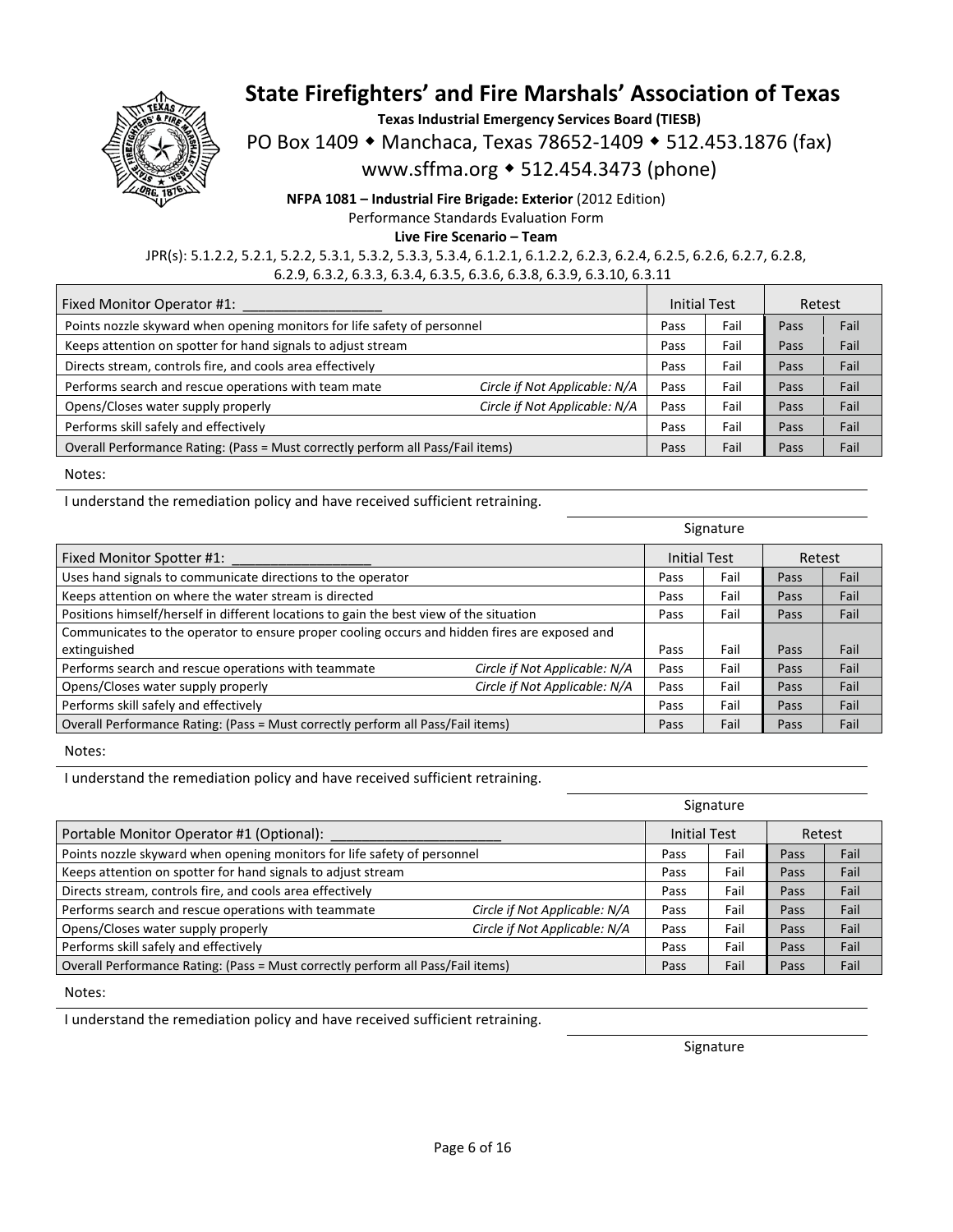

**Texas Industrial Emergency Services Board (TIESB)** 

PO Box 1409 • Manchaca, Texas 78652-1409 • 512.453.1876 (fax)

www.sffma.org 512.454.3473 (phone)

**NFPA 1081 – Industrial Fire Brigade: Exterior** (2012 Edition) Performance Standards Evaluation Form

**Live Fire Scenario – Team** 

JPR(s): 5.1.2.2, 5.2.1, 5.2.2, 5.3.1, 5.3.2, 5.3.3, 5.3.4, 6.1.2.1, 6.1.2.2, 6.2.3, 6.2.4, 6.2.5, 6.2.6, 6.2.7, 6.2.8, 6.2.9, 6.3.2, 6.3.3, 6.3.4, 6.3.5, 6.3.6, 6.3.8, 6.3.9, 6.3.10, 6.3.11

| Portable Monitor Spotter #1 (Optional):                                                       |                               | <b>Initial Test</b> |      | Retest |      |
|-----------------------------------------------------------------------------------------------|-------------------------------|---------------------|------|--------|------|
| Uses hand signals to communicate directions to the operator                                   |                               | Pass                | Fail | Pass   | Fail |
| Keeps attention on where the water stream is directed                                         |                               | Pass                | Fail | Pass   | Fail |
| Positions himself/herself in different locations to gain the best view of the situation       |                               | Pass                | Fail | Pass   | Fail |
| Communicates to the operator to ensure proper cooling occurs and hidden fires are exposed and |                               |                     |      |        |      |
| extinguished                                                                                  |                               | Pass                | Fail | Pass   | Fail |
| Performs search and rescue operations with teammate                                           | Circle if Not Applicable: N/A | Pass                | Fail | Pass   | Fail |
| Opens/Closes water supply properly                                                            | Circle if Not Applicable: N/A | Pass                | Fail | Pass   | Fail |
| Performs skill safely and effectively                                                         |                               | Pass                | Fail | Pass   | Fail |
| Overall Performance Rating: (Pass = Must correctly perform all Pass/Fail items)               |                               | Pass                | Fail | Pass   | Fail |

Notes:

I understand the remediation policy and have received sufficient retraining.

|                                                                                              | Signature                     |                     |      |        |      |
|----------------------------------------------------------------------------------------------|-------------------------------|---------------------|------|--------|------|
| Foam Eductor Operator:                                                                       |                               | <b>Initial Test</b> |      | Retest |      |
| Responds adequately to commands from leader                                                  |                               | Pass                | Fail | Pass   | Fail |
| Checks and verbalizes that eductor and nozzle are compatible                                 |                               | Pass                | Fail | Pass   | Fail |
| Ensures proper operation and foam supply with no more than 10 gallons (37.85 liters) of foam |                               |                     |      |        |      |
| concentrate                                                                                  |                               | Pass                | Fail | Pass   | Fail |
| Performs search and rescue operations with teammate                                          | Circle if Not Applicable: N/A | Pass                | Fail | Pass   | Fail |
| Opens/Closes water supply properly                                                           | Circle if Not Applicable: N/A | Pass                | Fail | Pass   | Fail |
| Performs skill safely and effectively                                                        |                               | Pass                | Fail | Pass   | Fail |
| Overall Performance Rating: (Pass = Must correctly perform all Pass/Fail items)              |                               | Pass                | Fail | Pass   | Fail |

Notes:

I understand the remediation policy and have received sufficient retraining.

|                                                                                                      |                               | Signature           |      |        |      |
|------------------------------------------------------------------------------------------------------|-------------------------------|---------------------|------|--------|------|
| Foam Nozzle Operator:                                                                                |                               | <b>Initial Test</b> |      | Retest |      |
| Responds adequately to commands from leader (selects proper nozzle)                                  |                               | Pass                | Fail | Pass   | Fail |
| Is in place before charging hose                                                                     |                               | Pass                | Fail | Pass   | Fail |
| Opens nozzle to ensure generation of foam, applies foam effectively, and extinguishes fire (using no |                               |                     |      |        |      |
| more than 10 gallons [37.85 liters] of foam concentrate)                                             |                               | Pass                | Fail | Pass   | Fail |
| Performs search and rescue operations with teammate                                                  | Circle if Not Applicable: N/A | Pass                | Fail | Pass   | Fail |
| Overhauls fire area and exits hazardous area safely                                                  |                               | Pass                | Fail | Pass   | Fail |
| Opens/Closes water supply properly                                                                   | Circle if Not Applicable: N/A | Pass                | Fail | Pass   | Fail |
| Performs skill safely and effectively                                                                |                               | Pass                | Fail | Pass   | Fail |
| Overall Performance Rating: (Pass = Must correctly perform all Pass/Fail items)                      |                               | Pass                | Fail | Pass   | Fail |

Notes:

I understand the remediation policy and have received sufficient retraining.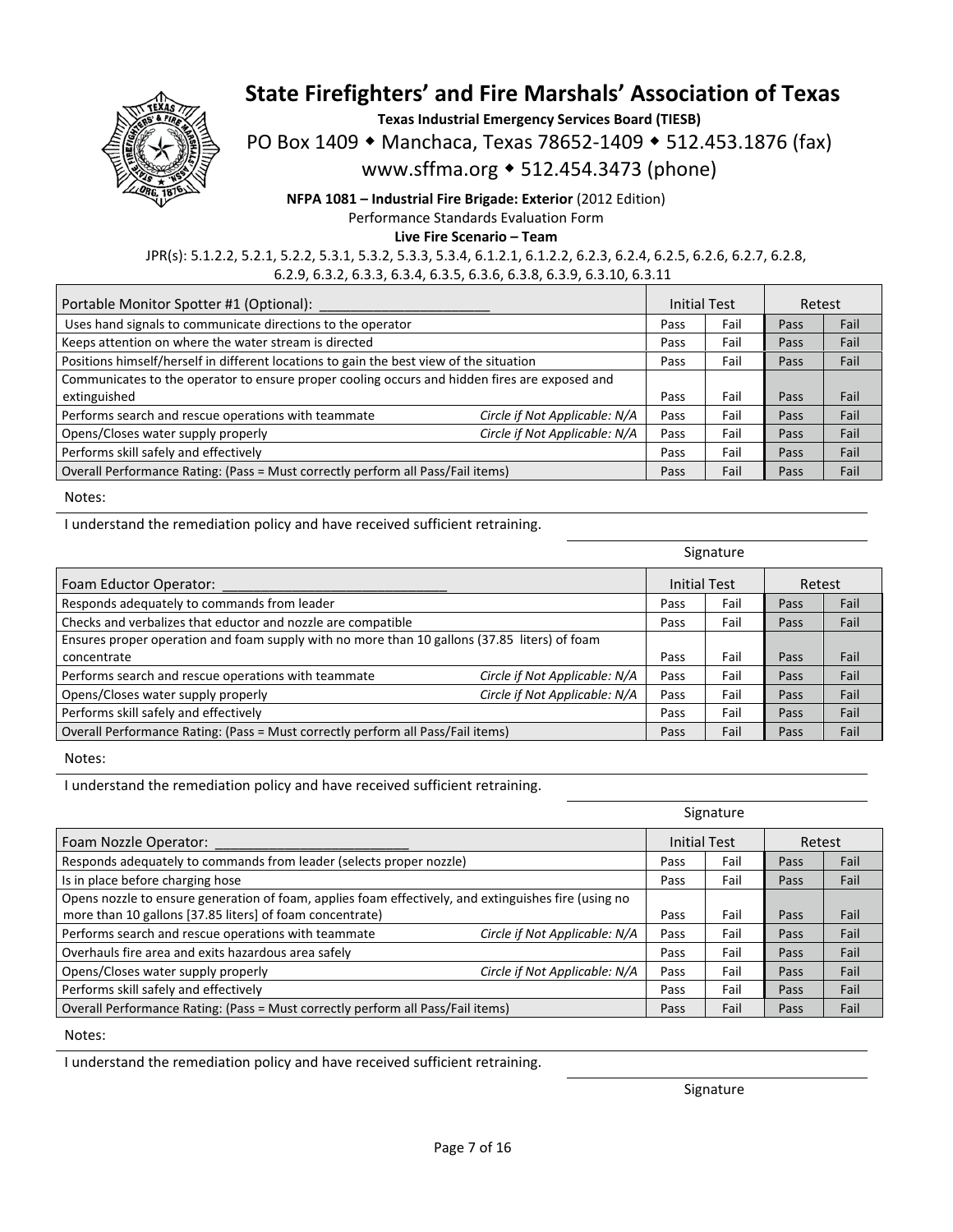

**Texas Industrial Emergency Services Board (TIESB)** 

PO Box 1409 • Manchaca, Texas 78652-1409 • 512.453.1876 (fax)

www.sffma.org 512.454.3473 (phone)

**NFPA 1081 – Industrial Fire Brigade: Exterior** (2012 Edition) Performance Standards Evaluation Form **Live Fire Scenario – Team** 

JPR(s): 5.1.2.2, 5.2.1, 5.2.2, 5.3.1, 5.3.2, 5.3.3, 5.3.4, 6.1.2.1, 6.1.2.2, 6.2.3, 6.2.4, 6.2.5, 6.2.6, 6.2.7, 6.2.8, 6.2.9, 6.3.2, 6.3.3, 6.3.4, 6.3.5, 6.3.6, 6.3.8, 6.3.9, 6.3.10, 6.3.11

| Foam Nozzle Backup/Kinker:                                                      |                               | <b>Initial Test</b> |      | Retest |      |
|---------------------------------------------------------------------------------|-------------------------------|---------------------|------|--------|------|
| Responds adequately to commands from leader                                     |                               | Pass                | Fail | Pass   | Fail |
| Checks and eliminates kinks in the line                                         |                               | Pass                | Fail | Pass   | Fail |
| Coordinates actions to move and deploys line effectively                        |                               | Pass                | Fail | Pass   | Fail |
| Performs search and rescue operations with teammate                             | Circle if Not Applicable: N/A | Pass                | Fail | Pass   | Fail |
| Overhauls fire area and exits hazardous area safely                             |                               | Pass                | Fail | Pass   | Fail |
| Opens/Closes water supply properly                                              | Circle if Not Applicable: N/A | Pass                | Fail | Pass   | Fail |
| Performs skill safely and effectively                                           |                               | Pass                | Fail | Pass   | Fail |
| Overall Performance Rating: (Pass = Must correctly perform all Pass/Fail items) |                               | Pass                | Fail | Pass   | Fail |

Notes:

I understand the remediation policy and have received sufficient retraining.

| Foam Hose Handler/Kinker #2 (Optional):                                         |                               | <b>Initial Test</b> |      | Retest |      |
|---------------------------------------------------------------------------------|-------------------------------|---------------------|------|--------|------|
| Responds adequately to commands from leader                                     |                               | Pass                | Fail | Pass   | Fail |
| Checks and eliminates kinks in the line                                         |                               | Pass                | Fail | Pass   | Fail |
| Coordinates actions to move and deploys line effectively                        |                               | Pass                | Fail | Pass   | Fail |
| Performs search and rescue operations with teammate                             | Circle if Not Applicable: N/A | Pass                | Fail | Pass   | Fail |
| Overhauls fire area and exits hazardous area safely                             |                               | Pass                | Fail | Pass   | Fail |
| Opens/Closes water supply properly                                              | Circle if Not Applicable: N/A | Pass                | Fail | Pass   | Fail |
| Performs skill safely and effectively                                           |                               | Pass                | Fail | Pass   | Fail |
| Overall Performance Rating: (Pass = Must correctly perform all Pass/Fail items) |                               | Pass                | Fail | Pass   | Fail |

Notes:

I understand the remediation policy and have received sufficient retraining.

|                                                                                 |                               | Signature           |      |        |      |
|---------------------------------------------------------------------------------|-------------------------------|---------------------|------|--------|------|
| Dry Chem Extinguisher Operator #1:                                              |                               | <b>Initial Test</b> |      | Retest |      |
| Chooses and verbalizes the appropriate type of extinguisher                     |                               | Pass                | Fail | Pass   | Fail |
| Verbalizes inspection and activates safely                                      |                               | Pass                | Fail | Pass   | Fail |
| Positions appropriately given extinguisher range and wind direction             |                               | Pass                | Fail | Pass   | Fail |
| Extinguishes Class B fire                                                       |                               | Pass                | Fail | Pass   | Fail |
| Performs search and rescue operations with teammate                             | Circle if Not Applicable: N/A | Pass                | Fail | Pass   | Fail |
| Exits the hazardous area safely                                                 |                               | Pass                | Fail | Pass   | Fail |
| Opens/Closes water supply properly                                              | Circle if Not Applicable: N/A | Pass                | Fail | Pass   | Fail |
| Performs skill safely and effectively                                           |                               | Pass                | Fail | Pass   | Fail |
| Overall Performance Rating: (Pass = Must correctly perform all Pass/Fail items) |                               | Pass                | Fail | Pass   | Fail |

Notes:

I understand the remediation policy and have received sufficient retraining.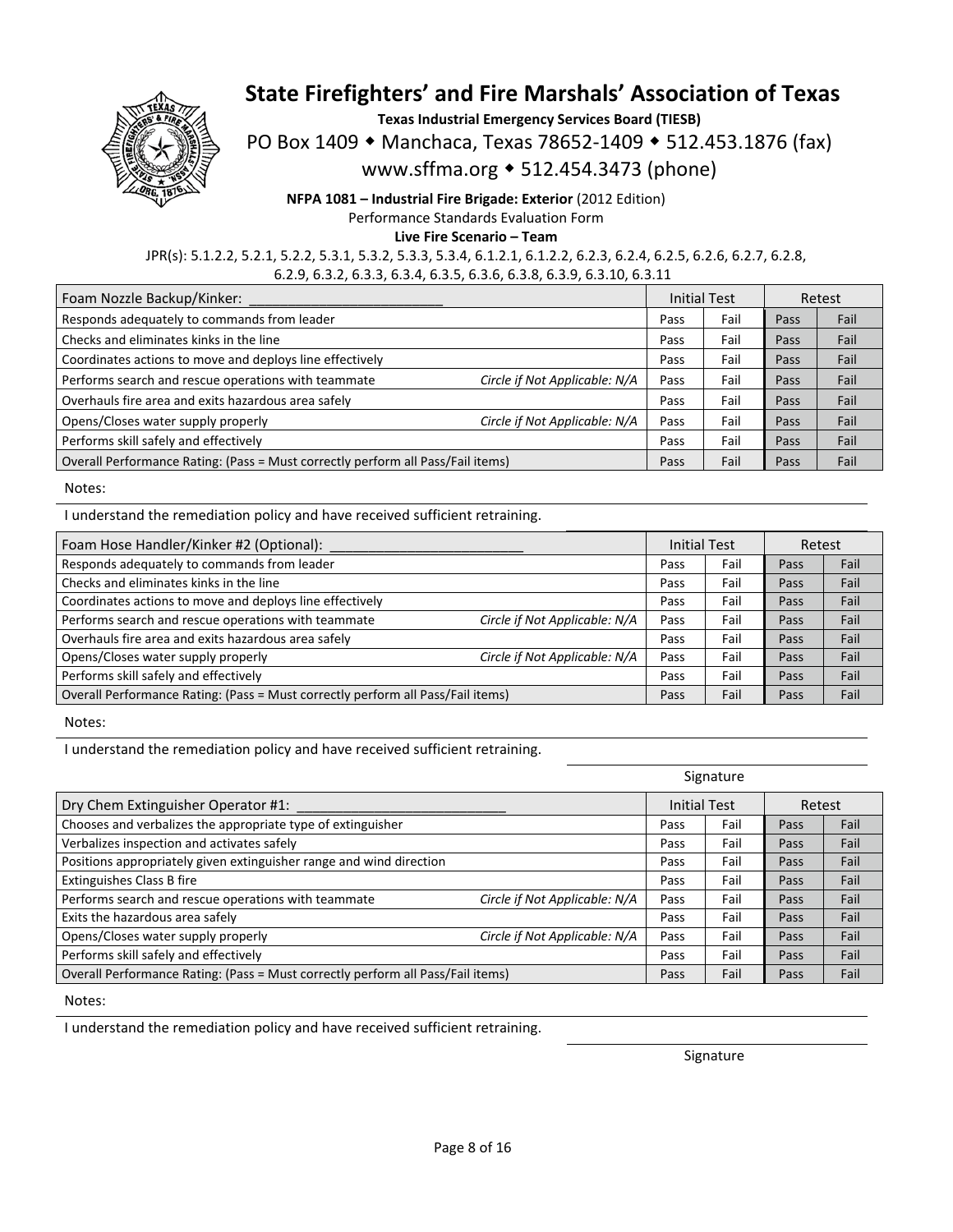

**Texas Industrial Emergency Services Board (TIESB)** 

PO Box 1409 • Manchaca, Texas 78652-1409 • 512.453.1876 (fax)

www.sffma.org 512.454.3473 (phone)

**NFPA 1081 – Industrial Fire Brigade: Exterior** (2012 Edition) Performance Standards Evaluation Form

**Live Fire Scenario – Team** 

JPR(s): 5.1.2.2, 5.2.1, 5.2.2, 5.3.1, 5.3.2, 5.3.3, 5.3.4, 6.1.2.1, 6.1.2.2, 6.2.3, 6.2.4, 6.2.5, 6.2.6, 6.2.7, 6.2.8, 6.2.9, 6.3.2, 6.3.3, 6.3.4, 6.3.5, 6.3.6, 6.3.8, 6.3.9, 6.3.10, 6.3.11

| Dry Chem Extinguisher Operator #2 (Optional):                                   |                               | <b>Initial Test</b> |      | Retest |      |
|---------------------------------------------------------------------------------|-------------------------------|---------------------|------|--------|------|
| Chooses and verbalizes the appropriate type of extinguisher                     |                               | Pass                | Fail | Pass   | Fail |
| Verbalizes inspection and activates safely                                      |                               | Pass                | Fail | Pass   | Fail |
| Positions appropriately given extinguisher range and wind direction             |                               | Pass                | Fail | Pass   | Fail |
| <b>Extinguishes Class B fire</b>                                                |                               | Pass                | Fail | Pass   | Fail |
| Performs search and rescue operations with teammate                             | Circle if Not Applicable: N/A | Pass                | Fail | Pass   | Fail |
| Exits the hazardous area safely                                                 |                               | Pass                | Fail | Pass   | Fail |
| Opens/Closes water supply properly                                              | Circle if Not Applicable: N/A | Pass                | Fail | Pass   | Fail |
| Performs skill safely and effectively                                           |                               | Pass                | Fail | Pass   | Fail |
| Overall Performance Rating: (Pass = Must correctly perform all Pass/Fail items) |                               | Pass                | Fail | Pass   | Fail |

Notes:

I understand the remediation policy and have received sufficient retraining.

|                                                                                 |                     | Signature |        |      |
|---------------------------------------------------------------------------------|---------------------|-----------|--------|------|
| Rapid Intervention Crew (RIC) Leader:                                           | <b>Initial Test</b> |           | Retest |      |
| Assembles and checks rapid intervention equipment                               | Pass                | Fail      | Pass   | Fail |
| Identifies location of victim                                                   | Pass                | Fail      | Pass   | Fail |
| Safely and effectively removes victim including attaching RIC pack              | Pass                | Fail      | Pass   | Fail |
| Takes victim to established safety area                                         | Pass                | Fail      | Pass   | Fail |
| Informs team leader that rescue is complete                                     | Pass                | Fail      | Pass   | Fail |
| Overall Performance Rating: (Pass = Must correctly perform all Pass/Fail items) | Pass                | Fail      | Pass   | Fail |

Notes:

I understand the remediation policy and have received sufficient retraining.

|                                                                                  |      | Signature    |      |        |
|----------------------------------------------------------------------------------|------|--------------|------|--------|
| Rapid Intervention Crew (RIC) Support:                                           |      | Initial Test |      | Retest |
| Assembles and checks rapid intervention equipment                                | Pass | Fail         | Pass | Fail   |
| Identifies location of victim                                                    | Pass | Fail         | Pass | Fail   |
| Assists with safely and effectively removing victim including attaching RIC pack | Pass | Fail         | Pass | Fail   |
| Takes victim to established safety area                                          | Pass | Fail         | Pass | Fail   |
| Overall Performance Rating: (Pass = Must correctly perform all Pass/Fail items)  | Pass | Fail         | Pass | Fail   |

Notes:

I understand the remediation policy and have received sufficient retraining.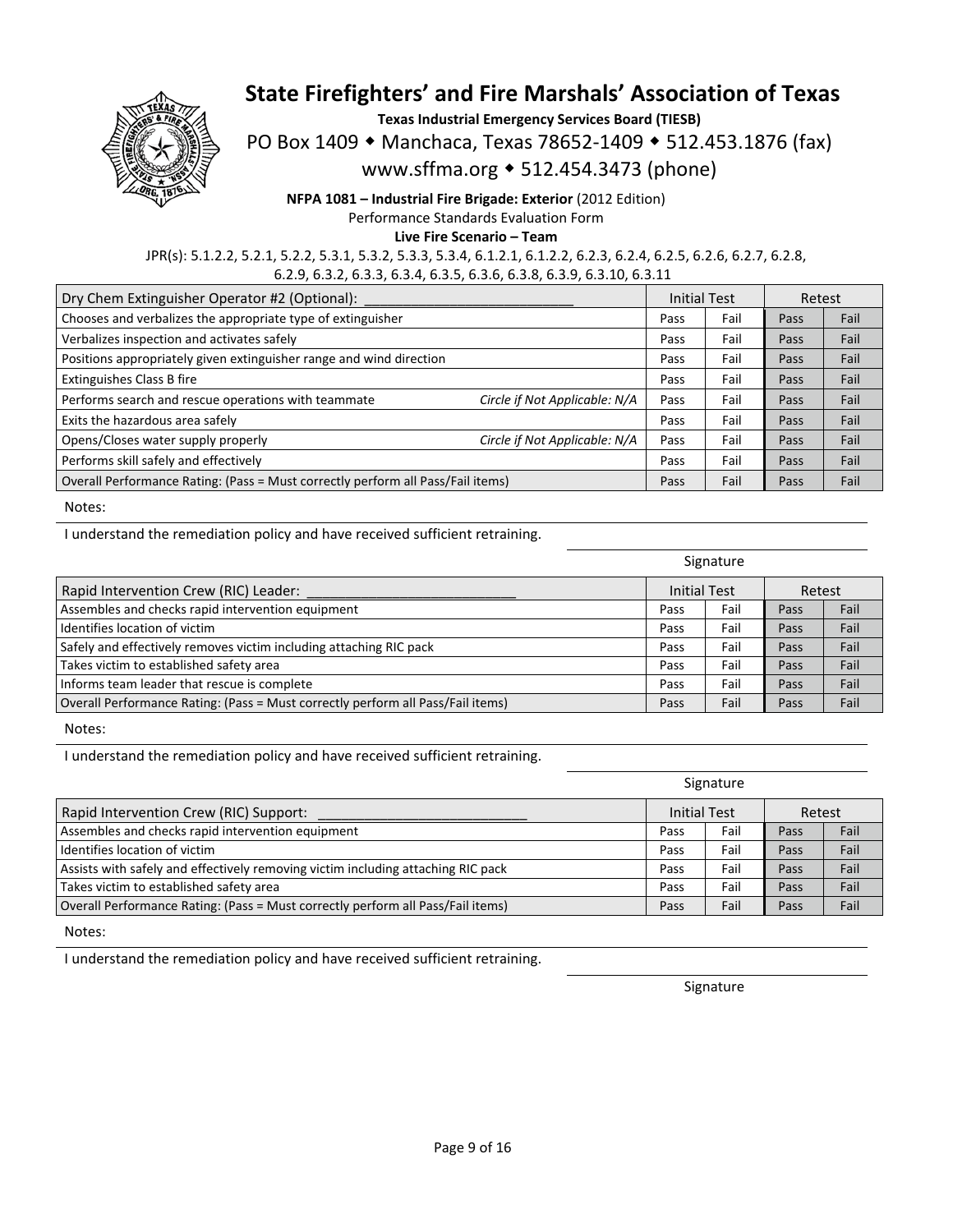

**Texas Industrial Emergency Services Board (TIESB)** 

PO Box 1409 • Manchaca, Texas 78652-1409 • 512.453.1876 (fax)

www.sffma.org 512.454.3473 (phone)

**NFPA 1081 – Industrial Fire Brigade: Exterior** (2012 Edition) Performance Standards Evaluation Form **Live Fire Scenario – Team** 

JPR(s): 5.1.2.2, 5.2.1, 5.2.2, 5.3.1, 5.3.2, 5.3.3, 5.3.4, 6.1.2.1, 6.1.2.2, 6.2.3, 6.2.4, 6.2.5, 6.2.6, 6.2.7, 6.2.8, 6.2.9, 6.3.2, 6.3.3, 6.3.4, 6.3.5, 6.3.6, 6.3.8, 6.3.9, 6.3.10, 6.3.11

| Lead Ladder (Tip End of Ladder):                                                                      | <b>Initial Test</b> |      | Retest |          |
|-------------------------------------------------------------------------------------------------------|---------------------|------|--------|----------|
| Uses appropriate PPE                                                                                  | Pass                | Fail | Pass   | Fail     |
| Lifts and carries ladder properly                                                                     |                     | 0    |        | $\Omega$ |
| Checks visually and verbalizes checking area for hazards                                              | Pass                | Fail | Pass   | Fail     |
| Places ladder upwind and raises ladder upright                                                        |                     | 0    |        | 0        |
| Lowers ladder against stable wall or surface                                                          |                     | o    |        | $\Omega$ |
| Places ladder appropriately to gain roof access                                                       | Pass                | Fail | Pass   | Fail     |
| Checks inclination (climbing angle)                                                                   | Pass                | Fail | Pass   | Fail     |
| Communicates well with team member                                                                    |                     | 0    |        | $\Omega$ |
| Performs skill safely and effectively                                                                 | Pass                | Fail | Pass   | Fail     |
| Total Points Received (total available points = 4)                                                    | pts                 |      |        | pts      |
| Overall Performance Rating: (Pass = must correctly perform all Pass/Fail items and receive at least 3 |                     |      |        |          |
| points)                                                                                               | Pass                | Fail | Pass   | Fail     |

Notes:

I understand the remediation policy and have received sufficient retraining.

|                                                                                                       | Signature                     |      |      |          |
|-------------------------------------------------------------------------------------------------------|-------------------------------|------|------|----------|
| Support Ladder (Butt End of Ladder):                                                                  | <b>Initial Test</b><br>Retest |      |      |          |
| Uses appropriate PPE                                                                                  | Pass                          | Fail | Pass | Fail     |
| Lifts and carries ladder properly                                                                     |                               | 0    |      | $\Omega$ |
| Places ladder upwind and raises ladder upright                                                        | 1                             | 0    |      | $\Omega$ |
| Extends and secures fly section                                                                       | Pass                          | Fail | Pass | Fail     |
| Lowers ladder against stable wall or surface                                                          |                               | 0    |      | $\Omega$ |
| Places ladder appropriately to gain roof access                                                       | Pass                          | Fail | Pass | Fail     |
| Adjusts inclination (climbing angle)                                                                  | Pass                          | Fail | Pass | Fail     |
| Heels ladder to stable area                                                                           | Pass                          | Fail | Pass | Fail     |
| Communicates well with team member                                                                    |                               | o    | 1    | $\Omega$ |
| Performs skill safely and effectively                                                                 | Pass                          | Fail | Pass | Fail     |
| Total Points Received (total available points = 4)                                                    | pts                           |      | pts  |          |
| Overall Performance Rating: (Pass = must correctly perform all Pass/Fail items and receive at least 3 |                               |      |      |          |
| points)                                                                                               | Pass                          | Fail | Pass | Fail     |

Notes:

I understand the remediation policy and have received sufficient retraining.

|                             | Signature                     |
|-----------------------------|-------------------------------|
| <b>Evaluator Name:</b>      | <b>Retest Evaluator Name:</b> |
| <b>Evaluator Signature:</b> | Retest Evaluator Signature:   |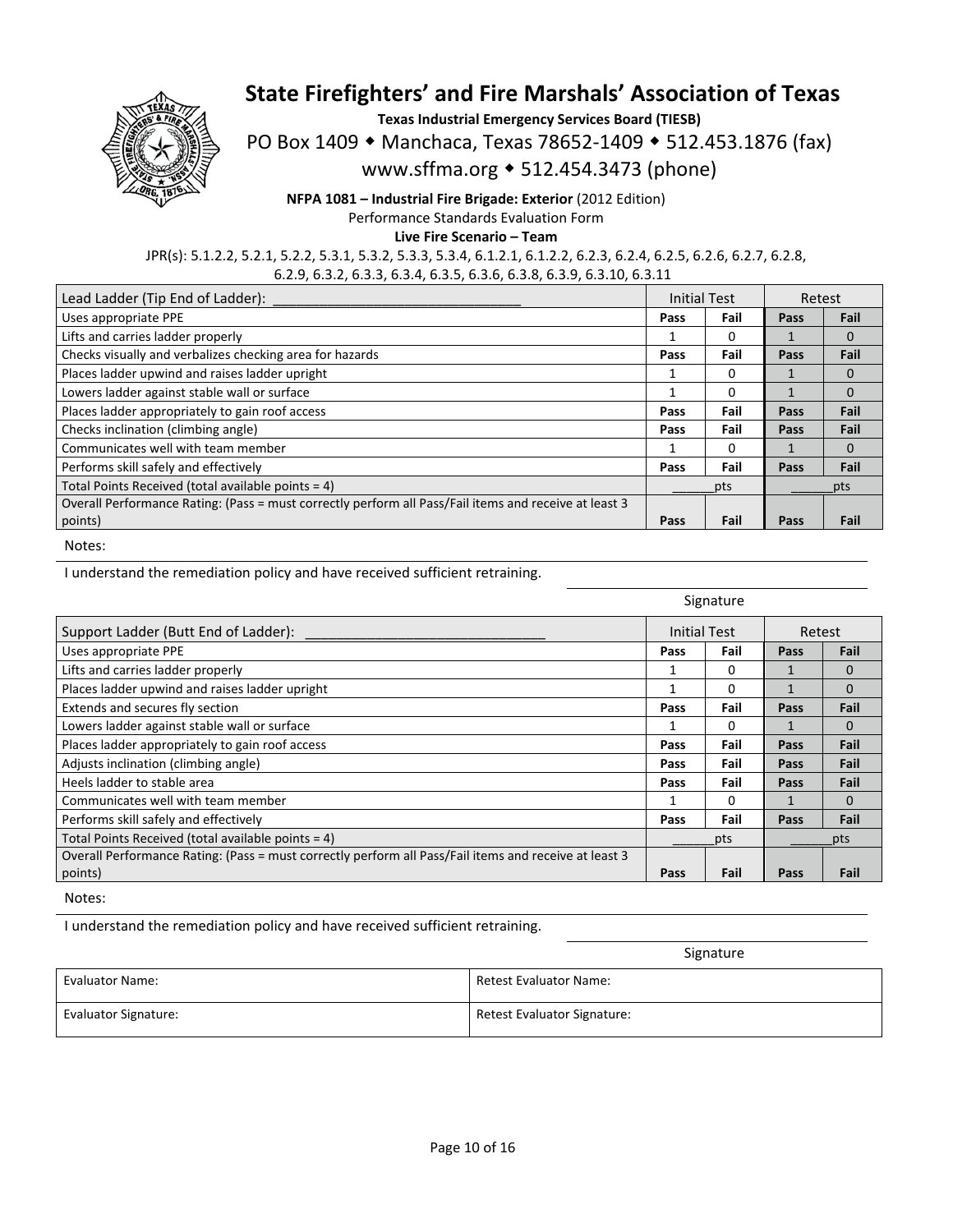

**Texas Industrial Emergency Services Board (TIESB)** 

PO Box 1409 • Manchaca, Texas 78652-1409 • 512.453.1876 (fax)

www.sffma.org 512.454.3473 (phone)

**NFPA 1081 – Industrial Fire Brigade: Exterior** (2012 Edition)

Performance Standards Evaluation Form

**Live Fire Scenario – Team** 

JPR(s): 5.1.2.2, 5.2.1, 5.2.2, 5.3.1, 5.3.2, 5.3.3, 5.3.4, 6.1.2.1, 6.1.2.2, 6.2.3, 6.2.4, 6.2.5, 6.2.6, 6.2.7, 6.2.8, 6.2.9, 6.3.2, 6.3.3, 6.3.4, 6.3.5, 6.3.6, 6.3.8, 6.3.9, 6.3.10, 6.3.11

| Lead Cover Roll:                                                                                      | Initial Test |      | Retest                   |              |
|-------------------------------------------------------------------------------------------------------|--------------|------|--------------------------|--------------|
| Grasps the cover with the outside hand midway between the center and the edge to be folded,           |              |      |                          |              |
| places the other hand as a pivot point midway between the outside hand and the center, and brings     |              |      |                          |              |
| the fold over to the center                                                                           |              | 0    |                          |              |
| Brings the outside edge over to the center and places it on top of and in line with the previously    |              |      |                          |              |
| placed first fold                                                                                     |              | 0    |                          |              |
| Folds other half of the cover using the appropriate method                                            |              | 0    |                          | <sup>0</sup> |
| Folds over about 12 inches (30.48 centimeters) at each end                                            |              | 0    |                          |              |
| Rolls and compresses one end to complete a tight compact roll                                         |              | O    | $\overline{\phantom{a}}$ |              |
| Communicates effectively with support candidate to roll cover                                         |              | O    |                          |              |
| Support for cover spread: Follows instructions from team member to correctly spread cover             |              | 0    |                          |              |
| Total Points Received (total available points = 7)                                                    | pts          |      |                          | pts          |
| Overall Performance Rating: (Pass = must correctly perform all Pass/Fail items and receive at least 5 |              |      |                          |              |
| points)                                                                                               | Pass         | Fail | Pass                     | Fail         |

Notes:

I understand the remediation policy and have received sufficient retraining.

|                                                                                                       | Signature                     |      |      |      |
|-------------------------------------------------------------------------------------------------------|-------------------------------|------|------|------|
| Lead Cover Spread:                                                                                    | <b>Initial Test</b><br>Retest |      |      |      |
| Support for cover roll: Follows instructions from team member to correctly roll cover                 |                               |      |      |      |
| Starts at one end of the object and unrolls a sufficient amount to cover the end                      |                               | O    |      |      |
| Continues to unroll toward the opposite end and covers the opposite end adequately                    |                               | 0    |      | 0    |
| Works with support (one candidate at each end), grasps the open edges, and opens the sides by         |                               |      |      |      |
| snapping hands up and out                                                                             |                               | 0    |      |      |
| Straightens the cover and tucks in the edges                                                          |                               |      |      |      |
| Communicates effectively with support candidate to spread cover                                       |                               |      |      |      |
| Total Points Received (total available points = 6)                                                    | pts                           |      | pts  |      |
| Overall Performance Rating: (Pass = must correctly perform all Pass/Fail items and receive at least 4 |                               |      |      |      |
| points)                                                                                               | Pass                          | Fail | Pass | Fail |

Notes:

I understand the remediation policy and have received sufficient retraining.

|                                 |                       |  |                               |      | Signature |      |  |
|---------------------------------|-----------------------|--|-------------------------------|------|-----------|------|--|
| <b>Both Candidates</b>          |                       |  | <b>Initial Test</b>           |      | Retest    |      |  |
| Complete the skill in 8 minutes | Retest Time:<br>Time: |  | Pass                          | Fail | Pass      | Fail |  |
| Evaluator Name:                 |                       |  | <b>Retest Evaluator Name:</b> |      |           |      |  |
| <b>Evaluator Signature:</b>     |                       |  | Retest Evaluator Signature:   |      |           |      |  |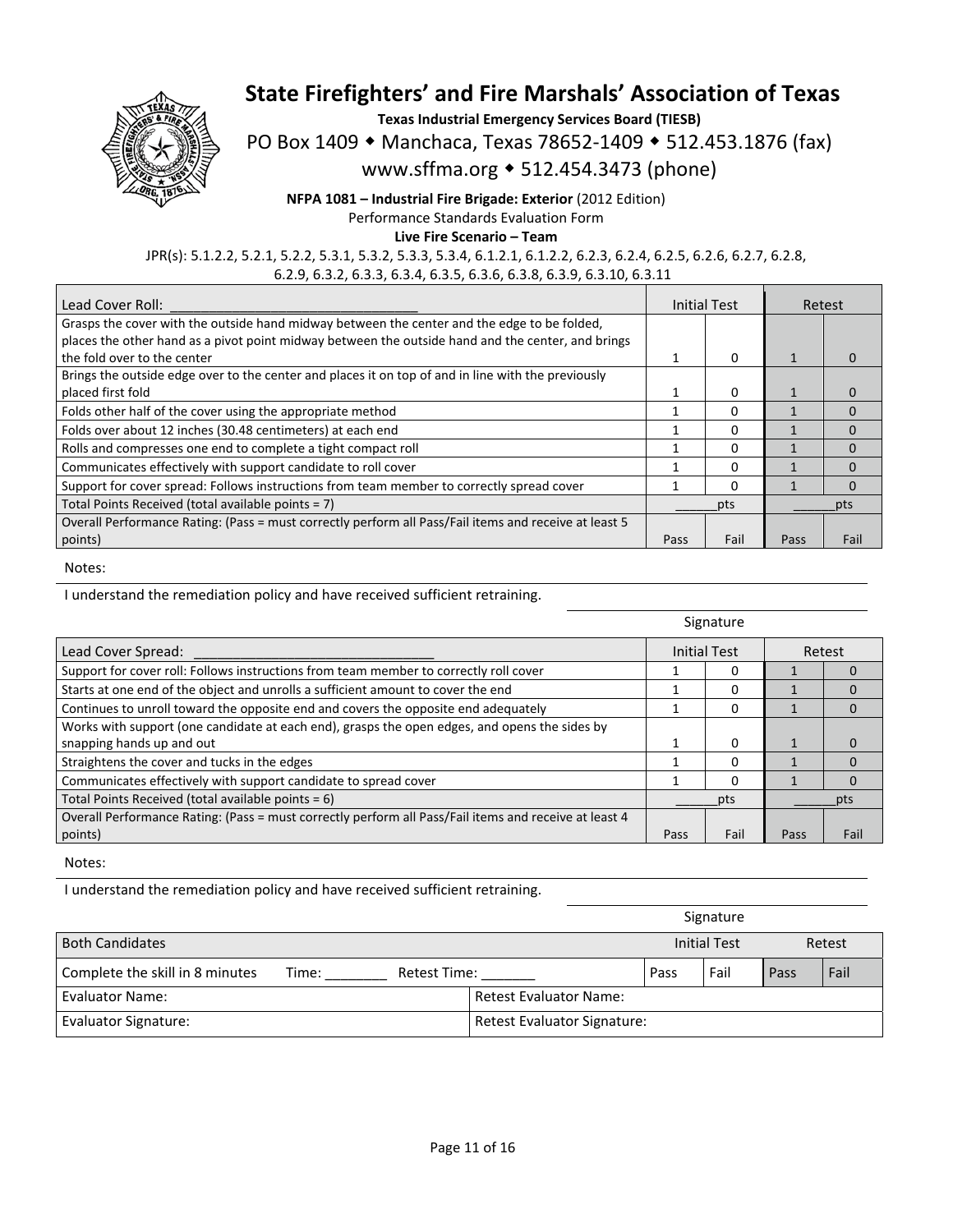

**Texas Industrial Emergency Services Board (TIESB)** 

PO Box 1409 • Manchaca, Texas 78652-1409 • 512.453.1876 (fax)

www.sffma.org 512.454.3473 (phone)

**NFPA 1081 – Industrial Fire Brigade: Exterior** (2012 Edition) Performance Standards Evaluation Form

**Live Fire Scenario – Team** 

JPR(s): 5.1.2.2, 5.2.1, 5.2.2, 5.3.1, 5.3.2, 5.3.3, 5.3.4, 6.1.2.1, 6.1.2.2, 6.2.3, 6.2.4, 6.2.5, 6.2.6, 6.2.7, 6.2.8, 6.2.9, 6.3.2, 6.3.3, 6.3.4, 6.3.5, 6.3.6, 6.3.8, 6.3.9, 6.3.10, 6.3.11

**Additional Roles** 

| Water Nozzle Operator #2 (Optional):                                            |                               | <b>Initial Test</b> |      | Retest |      |
|---------------------------------------------------------------------------------|-------------------------------|---------------------|------|--------|------|
| Responds adequately to commands from leader                                     |                               | Pass                | Fail | Pass   | Fail |
| Is in place before charging hose                                                |                               | Pass                | Fail | Pass   | Fail |
| Directs stream, controls fire, and cools area effectively                       |                               | Pass                | Fail | Pass   | Fail |
| Performs search and rescue operations with teammate                             | Circle if Not Applicable: N/A | Pass                | Fail | Pass   | Fail |
| Overhauls fire area and exits hazardous area safely                             |                               | Pass                | Fail | Pass   | Fail |
| Opens/Closes water supply properly                                              | Circle if Not Applicable: N/A | Pass                | Fail | Pass   | Fail |
| Performs skill safely and effectively                                           |                               | Pass                | Fail | Pass   | Fail |
| Overall Performance Rating: (Pass = Must correctly perform all Pass/Fail items) |                               | Pass                | Fail | Pass   | Fail |

Notes:

I understand the remediation policy and have received sufficient retraining.

|                                                                                 |                               | Signature |                     |      |        |
|---------------------------------------------------------------------------------|-------------------------------|-----------|---------------------|------|--------|
| Water Nozzle Backup #2 (Optional):                                              |                               |           | <b>Initial Test</b> |      | Retest |
| Responds adequately to commands from leader                                     |                               | Pass      | Fail                | Pass | Fail   |
| Coordinates actions to move and deploys line effectively                        |                               | Pass      | Fail                | Pass | Fail   |
| Performs search and rescue operations with teammate                             | Circle if Not Applicable: N/A | Pass      | Fail                | Pass | Fail   |
| Overhauls fire area and exits hazardous area safely                             |                               | Pass      | Fail                | Pass | Fail   |
| Opens/Closes water supply properly                                              | Circle if Not Applicable: N/A | Pass      | Fail                | Pass | Fail   |
| Performs skill safely and effectively                                           |                               | Pass      | Fail                | Pass | Fail   |
| Overall Performance Rating: (Pass = Must correctly perform all Pass/Fail items) |                               | Pass      | Fail                | Pass | Fail   |

Notes:

I understand the remediation policy and have received sufficient retraining.

|                                                                                 |                               | Signature |                     |        |      |
|---------------------------------------------------------------------------------|-------------------------------|-----------|---------------------|--------|------|
| Hose Handler/Kinker #2 (Optional):                                              |                               |           | <b>Initial Test</b> | Retest |      |
| Responds adequately to commands from leader                                     |                               | Pass      | Fail                | Pass   | Fail |
| Moves hose effectively, watches for kinks, and eliminates kinks as needed       |                               | Pass      | Fail                | Pass   | Fail |
| Performs search and rescue operations with teammate                             | Circle if Not Applicable: N/A | Pass      | Fail                | Pass   | Fail |
| Overhauls fire area and exits hazardous area safely                             |                               | Pass      | Fail                | Pass   | Fail |
| Opens/Closes water supply properly                                              | Circle if Not Applicable: N/A | Pass      | Fail                | Pass   | Fail |
| Performs skill safely and effectively                                           |                               | Pass      | Fail                | Pass   | Fail |
| Overall Performance Rating: (Pass = Must correctly perform all Pass/Fail items) |                               | Pass      | Fail                | Pass   | Fail |

Notes:

I understand the remediation policy and have received sufficient retraining.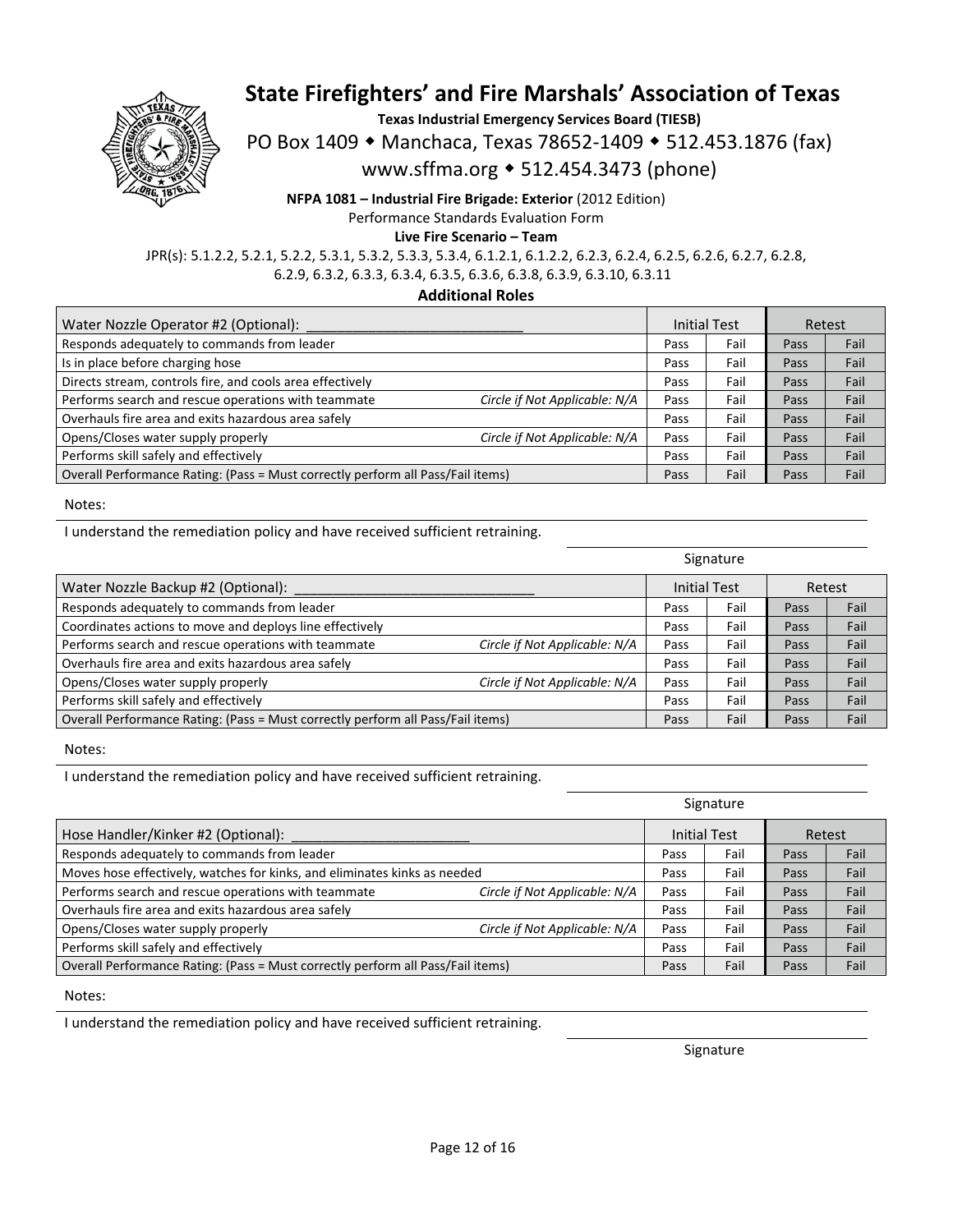

**Texas Industrial Emergency Services Board (TIESB)** 

PO Box 1409 • Manchaca, Texas 78652-1409 • 512.453.1876 (fax)

www.sffma.org 512.454.3473 (phone)

**NFPA 1081 – Industrial Fire Brigade: Exterior** (2012 Edition) Performance Standards Evaluation Form

**Live Fire Scenario – Team** 

JPR(s): 5.1.2.2, 5.2.1, 5.2.2, 5.3.1, 5.3.2, 5.3.3, 5.3.4, 6.1.2.1, 6.1.2.2, 6.2.3, 6.2.4, 6.2.5, 6.2.6, 6.2.7, 6.2.8, 6.2.9, 6.3.2, 6.3.3, 6.3.4, 6.3.5, 6.3.6, 6.3.8, 6.3.9, 6.3.10, 6.3.11

**Additional Roles (continued)** 

| Fixed Monitor Operator #2 (Optional):                                           |                               | <b>Initial Test</b> |      | Retest |      |
|---------------------------------------------------------------------------------|-------------------------------|---------------------|------|--------|------|
| Points nozzle skyward when opening monitors for life safety of personnel        |                               | Pass                | Fail | Pass   | Fail |
| Keeps attention on spotter for hand signals to adjust stream                    |                               | Pass                | Fail | Pass   | Fail |
| Directs stream and controls fire and cools area effectively                     |                               | Pass                | Fail | Pass   | Fail |
| Performs search and rescue operations with teammate                             | Circle if Not Applicable: N/A | Pass                | Fail | Pass   | Fail |
| Opens/Closes water supply properly (if applicable)                              | Circle if Not Applicable: N/A | Pass                | Fail | Pass   | Fail |
| Performs skill safely and effectively                                           |                               | Pass                | Fail | Pass   | Fail |
| Overall Performance Rating: (Pass = Must correctly perform all Pass/Fail items) |                               | Pass                | Fail | Pass   | Fail |

Notes:

I understand the remediation policy and have received sufficient retraining.

|                                                                                                               |                               | Signature |                     |        |      |
|---------------------------------------------------------------------------------------------------------------|-------------------------------|-----------|---------------------|--------|------|
| Fixed Monitor Spotter #2 (Optional):                                                                          |                               |           | <b>Initial Test</b> | Retest |      |
| Uses hand signals to communicate directions to the operator                                                   |                               | Pass      | Fail                | Pass   | Fail |
| Keeps attention on where the water stream is directed                                                         |                               | Pass      | Fail                | Pass   | Fail |
| Positions himself/herself in different locations to gain the best view of the situation                       |                               | Pass      | Fail                | Pass   | Fail |
| Communicates to the operator to ensure proper cooling occurs and hidden fires are exposed and<br>extinguished |                               | Pass      | Fail                | Pass   | Fail |
| Performs search and rescue operations with teammate                                                           | Circle if Not Applicable: N/A | Pass      | Fail                | Pass   | Fail |
| Opens/Closes water supply properly                                                                            | Circle if Not Applicable: N/A | Pass      | Fail                | Pass   | Fail |
| Performs skill safely and effectively                                                                         |                               | Pass      | Fail                | Pass   | Fail |
| Overall Performance Rating: (Pass = Must correctly perform all Pass/Fail items)                               |                               | Pass      | Fail                | Pass   | Fail |

Notes:

I understand the remediation policy and have received sufficient retraining.

|                                                                                 |                               | Signature |                     |      |        |
|---------------------------------------------------------------------------------|-------------------------------|-----------|---------------------|------|--------|
| Portable Monitor Operator #2 (Optional):                                        |                               |           | <b>Initial Test</b> |      | Retest |
| Points nozzle skyward when opening monitors for life safety of personnel        |                               | Pass      | Fail                | Pass | Fail   |
| Keeps attention on spotter for hand signals to adjust stream                    |                               | Pass      | Fail                | Pass | Fail   |
| Directs stream and controls fire and cools area effectively                     |                               | Pass      | Fail                | Pass | Fail   |
| Performs search and rescue operations with teammate                             | Circle if Not Applicable: N/A | Pass      | Fail                | Pass | Fail   |
| Opens/Closes water supply properly                                              | Circle if Not Applicable: N/A | Pass      | Fail                | Pass | Fail   |
| Performs skill safely and effectively                                           |                               | Pass      | Fail                | Pass | Fail   |
| Overall Performance Rating: (Pass = Must correctly perform all Pass/Fail items) |                               | Pass      | Fail                | Pass | Fail   |

Notes:

I understand the remediation policy and have received sufficient retraining.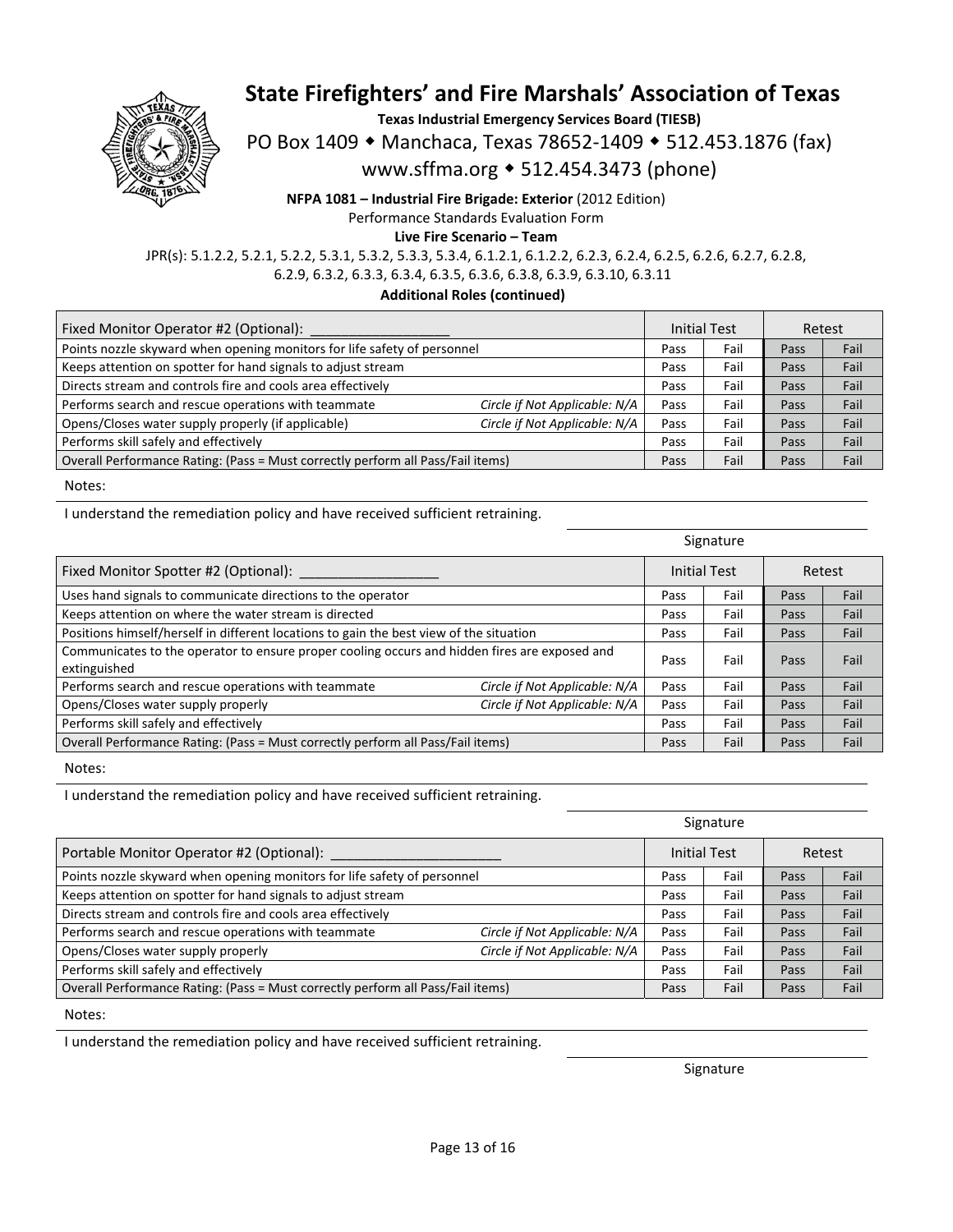

**Texas Industrial Emergency Services Board (TIESB)** 

PO Box 1409 • Manchaca, Texas 78652-1409 • 512.453.1876 (fax)

www.sffma.org 512.454.3473 (phone)

**NFPA 1081 – Industrial Fire Brigade: Exterior** (2012 Edition)

Performance Standards Evaluation Form

**Live Fire Scenario – Team** 

JPR(s): 5.1.2.2, 5.2.1, 5.2.2, 5.3.1, 5.3.2, 5.3.3, 5.3.4, 6.1.2.1, 6.1.2.2, 6.2.3, 6.2.4, 6.2.5, 6.2.6, 6.2.7, 6.2.8, 6.2.9, 6.3.2, 6.3.3, 6.3.4, 6.3.5, 6.3.6, 6.3.8, 6.3.9, 6.3.10, 6.3.11

**Additional Roles (continued)** 

| Portable Monitor Spotter #2 (Optional):                                                                       |      |                                              | Retest              |      |
|---------------------------------------------------------------------------------------------------------------|------|----------------------------------------------|---------------------|------|
| Uses hand signals to communicate directions to the operator                                                   |      | Fail                                         | Pass                | Fail |
| Keeps attention on where the water stream is directed                                                         |      | Fail                                         | Pass                | Fail |
| Positions himself/herself in different locations to gain the best view of the situation                       |      | Fail                                         | Pass                | Fail |
| Communicates to the operator to ensure proper cooling occurs and hidden fires are exposed and<br>extinguished |      | Fail                                         | Pass                | Fail |
| Circle if Not Applicable: N/A                                                                                 | Pass | Fail                                         | Pass                | Fail |
| Circle if Not Applicable: N/A                                                                                 | Pass | Fail                                         | Pass                | Fail |
| Performs skill safely and effectively                                                                         |      | Fail                                         | Pass                | Fail |
| Overall Performance Rating: (Pass = Must correctly perform all Pass/Fail items)                               |      | Fail                                         | Pass                | Fail |
|                                                                                                               |      | Pass<br>Pass<br>Pass<br>Pass<br>Pass<br>Pass | <b>Initial Test</b> |      |

Notes:

I understand the remediation policy and have received sufficient retraining.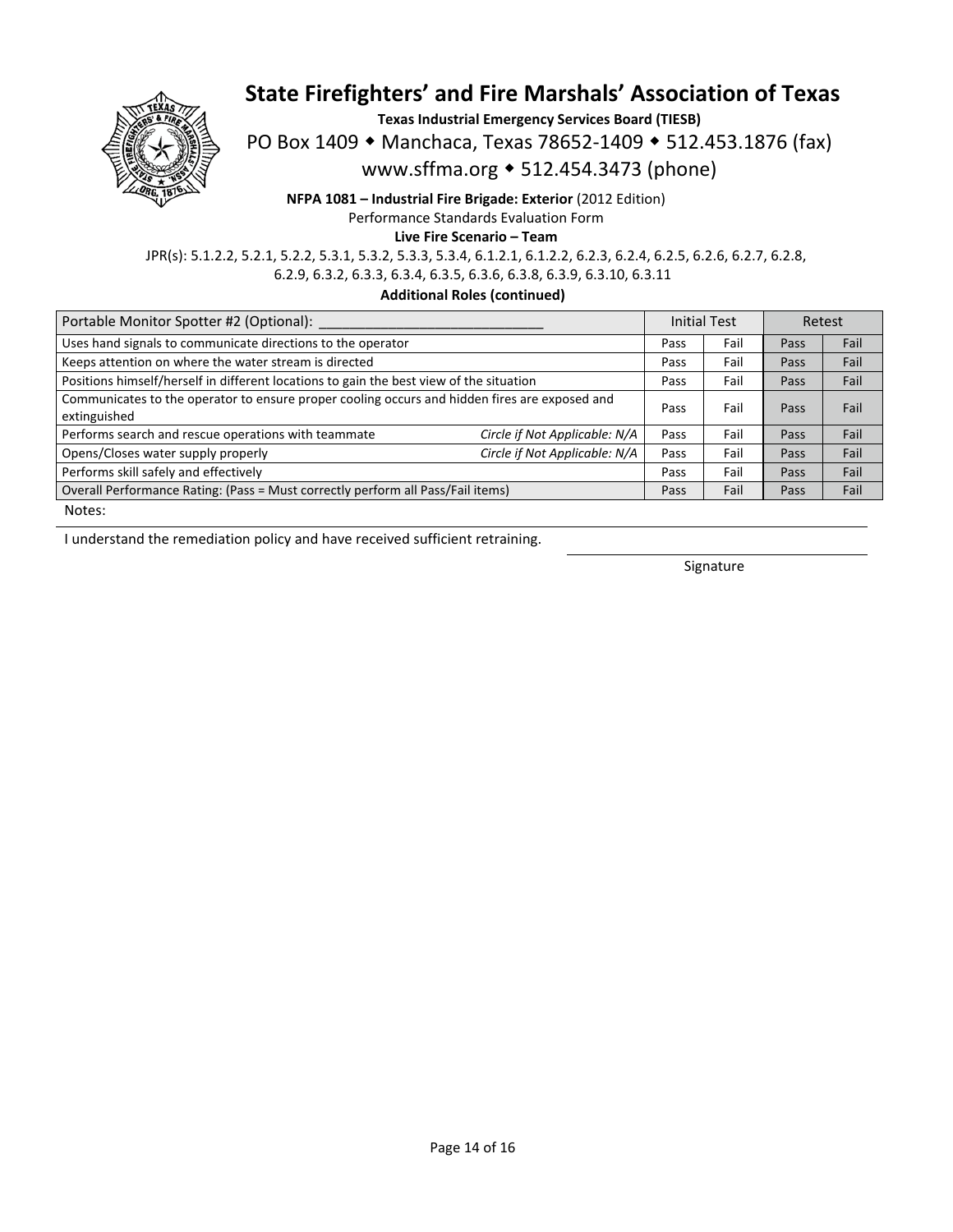

**Texas Industrial Emergency Services Board (TIESB)** 

PO Box 1409 • Manchaca, Texas 78652-1409 • 512.453.1876 (fax)

www.sffma.org 512.454.3473 (phone)

**NFPA 1081 – Industrial Fire Brigade: Exterior** (2012 Edition) Performance Standards Evaluation Form **Live Fire Scenario – Team** 

JPR(s): 5.1.2.2, 5.2.1, 5.2.2, 5.3.1, 5.3.2, 5.3.3, 5.3.4, 6.1.2.1, 6.1.2.2, 6.2.3, 6.2.4, 6.2.5, 6.2.6, 6.2.7, 6.2.8, 6.2.9, 6.3.2, 6.3.3, 6.3.4, 6.3.5, 6.3.6, 6.3.8, 6.3.9, 6.3.10, 6.3.11

#### **Scenario/Pre‐fire Plan**

 You and your team have been dispatched to an exterior fire at your facility. During a maintenance operation, a closed valve began to leak, resulting in a gas release. This gas release caused a large fire. There are also reports of a liquid spill that was started in the process area. One person is currently unaccounted for but was previously in the area before the fire. The lead operator has provided you with the pre‐fire plan and a general layout of the area. The company's Standard Operating Procedures (SOPs) on all incidents is to call mutual aid to perform medical aid. Typical response time for mutual aid is 15 minutes.